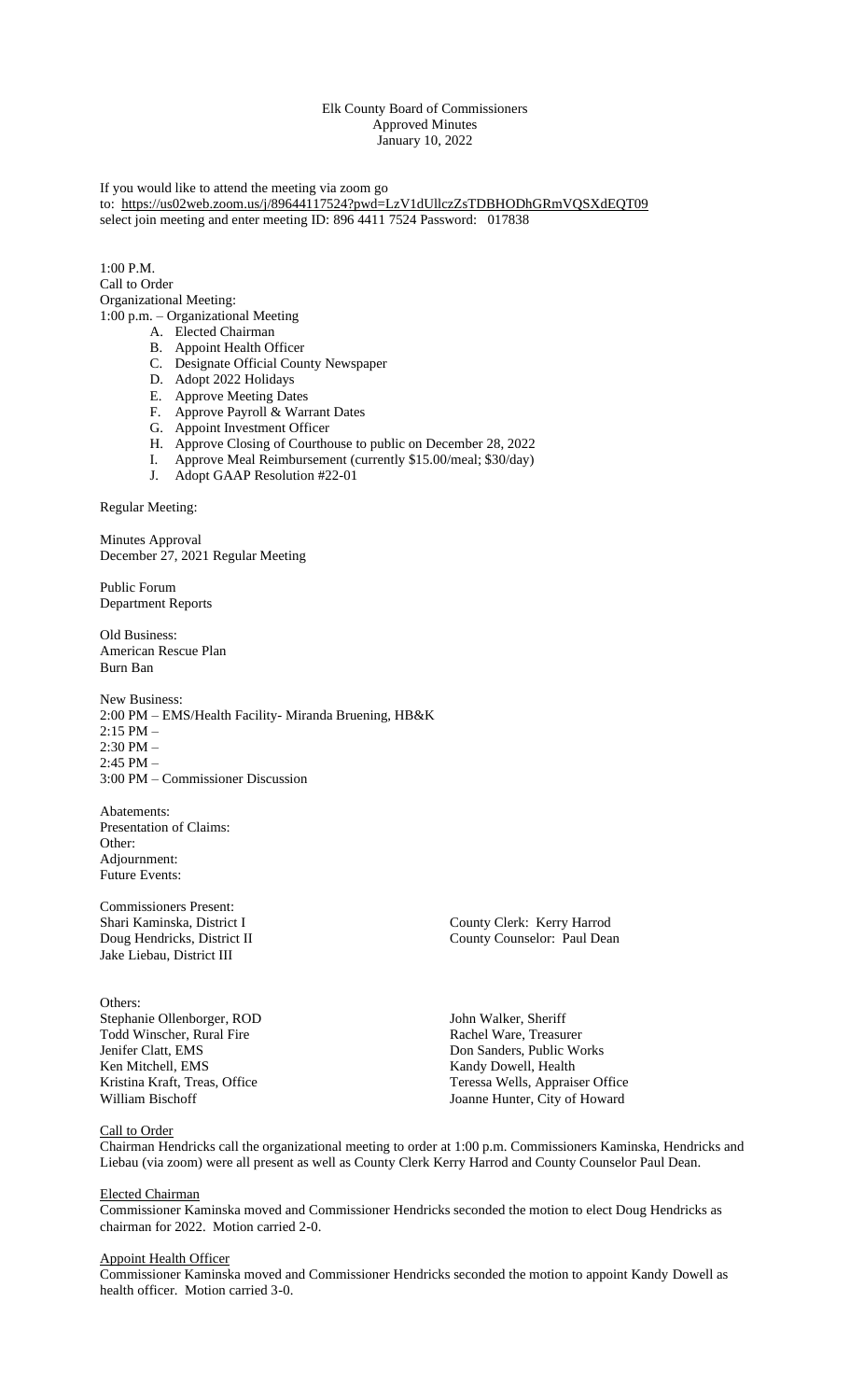## Designate Official County Newspaper

Commissioner Kaminska moved and Commissioner Liebau seconded the motion to designate the Prairie Star Newspaper as the official county newspaper. Motion carried 3-0.

#### Adopt 2022 Holidays

Commissioner Kaminska moved and Commissioner Liebau seconded the motion to adopt the 2022 holidays as presented. Motion carried 3-0.

Commissioner Kaminska moved and Commissioner Liebau seconded the motion to adopt the State holiday schedule for the County Attorney's assistant. Motion carried 3-0.

#### Approve Meeting Dates

Commissioner Kaminska moved and Commissioner Liebau seconded the motion to adopt the 2022 commission meeting dates on Monday schedule as presented. Motion carried 3-0.

# Approve Payroll & Warrant Dates

Commissioner Kaminska moved and Commissioner Liebau seconded the motion to approve the 2022 payroll and warrant dates as presented. Motion carried 3-0.

## Appoint Investment Officer

Commissioner Kaminska moved and Commissioner Liebau seconded the motion to appoint Rachel Ware as the Investment Officer. Motion carried 3-0.

### Approve Closing of Courthouse

Commissioner Kaminska moved and Commissioner Liebau seconded the motion to approve the closing of the Courthouse on December 28, 2022 for yearend balancing. Motion carried 3-0.

## Approve Meal Reimbursement

Commissioner Kaminska moved and Commissioner Liebau seconded the motion to approve the meal reimbursement of \$15.00 a meal and \$30.00 a day. Motion carried 3-0.

### Adopt GAAP Resolution

Commissioner Kaminska moved and Commissioner Lieabu seconded the motion to adopt resolution #22-01 exempting Elk County from the provisions of KSA 75-1120a. Motion carried 3-0.

Regular Meeting 1:20 p.m.

### **Minutes Approval**

Commissioner Kaminska moved and Commissioner Liebau seconded the motion to approve the December 27, 2021 minutes as amended. Motion carried 3-0.

#### Public Forum

Kaye Spooner spoke of vaccine mandates and election integrity.

## EMS

Ken Mitchell present the report for December. There were 22 total runs with total collections being \$13,153.37. Sign designs for the new EMS/Health Facility were presented. Mr. Mitchell stated the first out truck is in the shop and should be finished tomorrow. Mr. Mitchell will start working on getting bids for a new ambulance. Mr. Mitchell will be using McDonald Computer Services for the new EMS Facility IT service.

## Rural Fire

Todd Winscher would like to put a flyer in with tax statements to inform landowners of burning regulations. Discussion was had regarding a standing burn ban order.

## **Sheriff**

John Walker presented the report for December. Sheriff Walker would like to purchase a toilet and sink to make the padded cell usable. Commissioner Kaminska moved and Commissioner Liebau seconded the motion to authorize Sheriff Walker to equip the padded cell with bathroom facilities at the cost of approximately \$7,500 ARPA Funds will be used for this project. Motion carried 3-0.

Commissioner Kaminska moved and Commissioner Liebau seconded the motion to purchase 6 Dell rouged laptop computers from the State of Kansas at a cost of \$250.00 each to be paid out of the Sheriff Special Equipment Fund. Motion carried 3-0. Sheriff Walker stated the KBI Computer went down and a new one is being installed today.

#### Register of Deeds

Stephanie Ollenborger presented the report for December and yearend 2021 reports. They had a total of 56 instruments recorded and a total deposit of \$2,927.00.

#### Public Works

## Road

Don Sanders stated one grader is having issues with the DEF system and is in the shop. The grinding project for the City of Longton has been completed. Mr. Sanders has 2 employees working on CDL tests this morning.

## Noxious Weed

Mr. Sanders stated they are brush cutting and tree trimming.